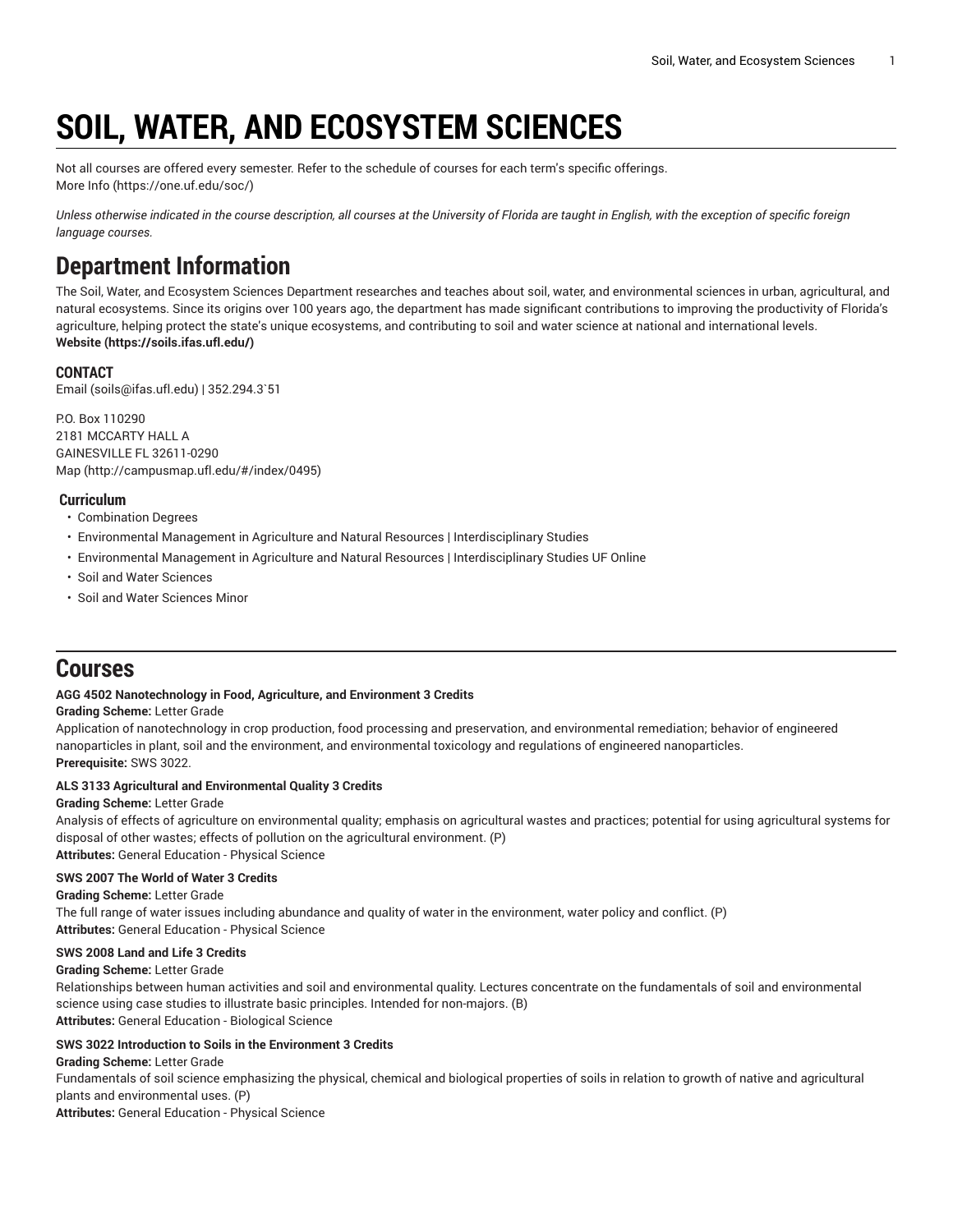## **SWS 3022L Introduction to Soils in the Environment Laboratory 1 Credit**

**Grading Scheme:** Letter Grade

Hands-on exposure to soils-related properties and processes.

## **SWS 4116 Environmental Nutrient Management 3 Credits**

## **Grading Scheme:** Letter Grade

Consumption, existing reserves, formulation, chemical and physical properties, and manufacture of commercial fertilizers; basic chemical reactions of fertilizer materials with the soil and the fate of the nutritional elements whether it be loss by leaching, plant uptake, fixation or soil retention. (P) **Prerequisite:** SWS 3022.

**Attributes:** General Education - Physical Science

## **SWS 4180 Earth System Analysis 3 Credits**

#### **Grading Scheme:** Letter Grade

Analysis of global-scale interdependences between climate, biogeochemical cycles and humans using a systems approach. **Prerequisite:** MAC 2233 or PHY 2048.

## **SWS 4204 Urban Soil and Water Systems 3 Credits**

#### **Grading Scheme:** Letter Grade

Issues and opportunities related to soil and water quality in urban systems. Students will learn and discuss consequences of human population growth on soil and water systems in urban areas.

**Prerequisite:** SWS 3022.

#### **SWS 4207 Sustainable Agricultural and Urban Land Management 3 Credits**

## **Grading Scheme:** Letter Grade

Agricultural and urban water quality issues in Florida, their bases, land and nutrient management strategies and the science and policy behind Best Management Practices (BMPs). Students will learn to evaluate BMP research and analyze its role in determining practices and policies that protect water quality.

**Prerequisite:** SWS 3022 or instructor permission.

## **SWS 4223 Environmental Biogeochemistry 3 Credits**

#### **Grading Scheme:** Letter Grade

To gain understanding of the earth as a biogeochemistry system in the context of global change.

**Prerequisite:** (BSC 2005 and BSC 2005L) or (BSC 2010 and BSC 2010L) and (CHM 2045 and CHM 2045L).

## **SWS 4231C Soil, Water and Land Use 3 Credits**

#### **Grading Scheme:** Letter Grade

Suitabilities/limitations of soils for different uses; using soil surveys and related information to plan use/management of land; behavior of water in soils/landscapes; policies for and implications of water allocation among urban, agricultural and natural resource uses. (P) **Attributes:** General Education - Physical Science

## **SWS 4233 Soil and Water Conservation 3 Credits**

## **Grading Scheme:** Letter Grade

Soil/water resources, historical erosions and sediment problems, geologic vs. accelerated erosion, erosion prediction equations and government conservation programs; water conservation, irrigation, drainage and salinity; stormwater management; and case studies in erosion and sedimentation.

## **SWS 4244 Wetlands 3 Credits**

## **Grading Scheme:** Letter Grade

Introduces wetland ecosystems with emphasis on principles and problems associated with their functions and values as related to water quality. Students become familiar with basic and applied concepts in hydrology, soils and vegetation of both constructed and natural wetlands.

## **SWS 4245 Water Resource Sustainability 3 Credits**

#### **Grading Scheme:** Letter Grade

The quantitative effects of human impacts on hydrologic ecosystems (aquifers, watersheds, coastal zones, lakes and wetlands). Case studies illustrate detrimental effects of unsustainable resource utilization and beneficial management strategies.

## **SWS 4303C Soil Microbial Ecology 3 Credits**

#### **Grading Scheme:** Letter Grade

Occurrence and activities of soil microorganisms and their influence on soil productivity and environmental quality. **Prerequisite:** (BSC 2005 and BSC 2005L) or (BSC 2010 and BSC 2010L).

## **SWS 4307 Ecology of Waterborne Pathogens 3 Credits**

## **Grading Scheme:** Letter Grade

Survival strategies, gene regulation and metabolism of waterborne pathogens. Methods for microbe detection and control. **Prerequisite:** MCB 3020 or MCB 3023 or MCB 4203, or equivalent.

## **SWS 4451 Soil and Water Chemistry 3 Credits**

## **Grading Scheme:** Letter Grade

Physico-chemical processes such as mineral weathering and formation, sorption and ion exchange. Also includes introduction to diffuse double-layer theory.